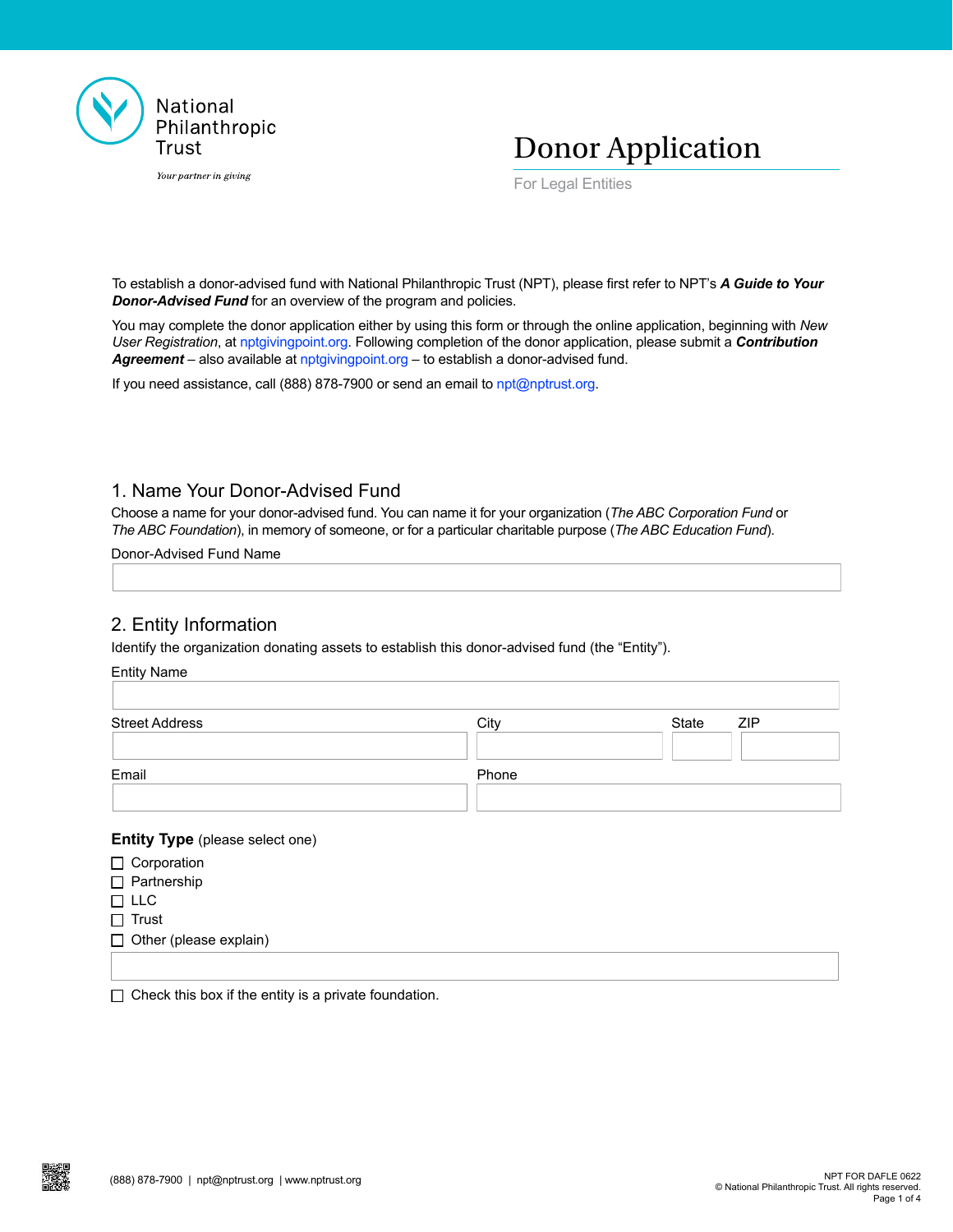## 3. Authorized Advisors

Identify up to two individuals who are authorized by the Entity to transact business with NPT on behalf of the Entity. Each individual identified below will have the authority, acting alone, to view all donor-advised fund information, recommend grants and investments, and sign contribution agreements and other documentation related to the donoradvised fund on behalf of the Entity. Each individual will remain an Authorized Advisor to the donor-advised fund until such time as NPT receives written notice from an officer of the Entity revoking this authorization.

**Please Note:** Notwithstanding the above, the Trustee(s) must sign the contribution agreement for any contribution originating from a Trust.

| Prefix | First Name        | MI | Last Name | Title |
|--------|-------------------|----|-----------|-------|
| Email  |                   |    | Phone     |       |
| Prefix | <b>First Name</b> | MI | Last Name | Title |
| Email  |                   |    | Phone     |       |

## 4. Officer Certification

**Note:** An officer of the Entity must complete this Certification and provide evidence of the individual's appointment as an officer. For trusts, the trustee(s) must complete this Certification and provide a copy of the trust agreement or a trust certification that identifies all trustees and confirms the trustee's authority to make distributions from the trust to NPT.

By signing below, I certify that:

- I am an officer of the Entity and have the authority to make all representations contained here.
- Each individual appointed as an Authorized Advisor in Section 3 has the authority, acting alone, to transact business with NPT on behalf of the Entity. This authority includes, without limitation, the ability to access all donor-advised fund information, recommend grants and investments for the donor-advised fund, and sign contribution agreements and other documentation related to the donor-advised fund on behalf of the Entity.
- The Entity shall indemnify and hold harmless NPT and its directors, officers, employees, and agents (the "Indemnified Parties") from and against any and all suits, actions, claims, losses, liabilities, judgments, awards, and costs (including reasonable legal fees and expenses) incurred by, borne by, or asserted by a third party against any of the Indemnified Parties in any way relating to, arising out of, or resulting from instructions believed by NPT to have originated from any Authorized Advisor.
- This Certification will remain in full force and effect and may be relied upon by NPT until such time as NPT receives written notice from an officer of the Entity revoking this Certification. The revocation will not affect any action taken by NPT before it has had a reasonable amount of time to act upon the revocation.

| Certifying Officer Signature |                   |    |           | Date (MM/DD/YYYY) |  |
|------------------------------|-------------------|----|-----------|-------------------|--|
| Prefix                       | <b>First Name</b> | MI | Last Name | Title             |  |
| Email                        |                   |    | Phone     |                   |  |

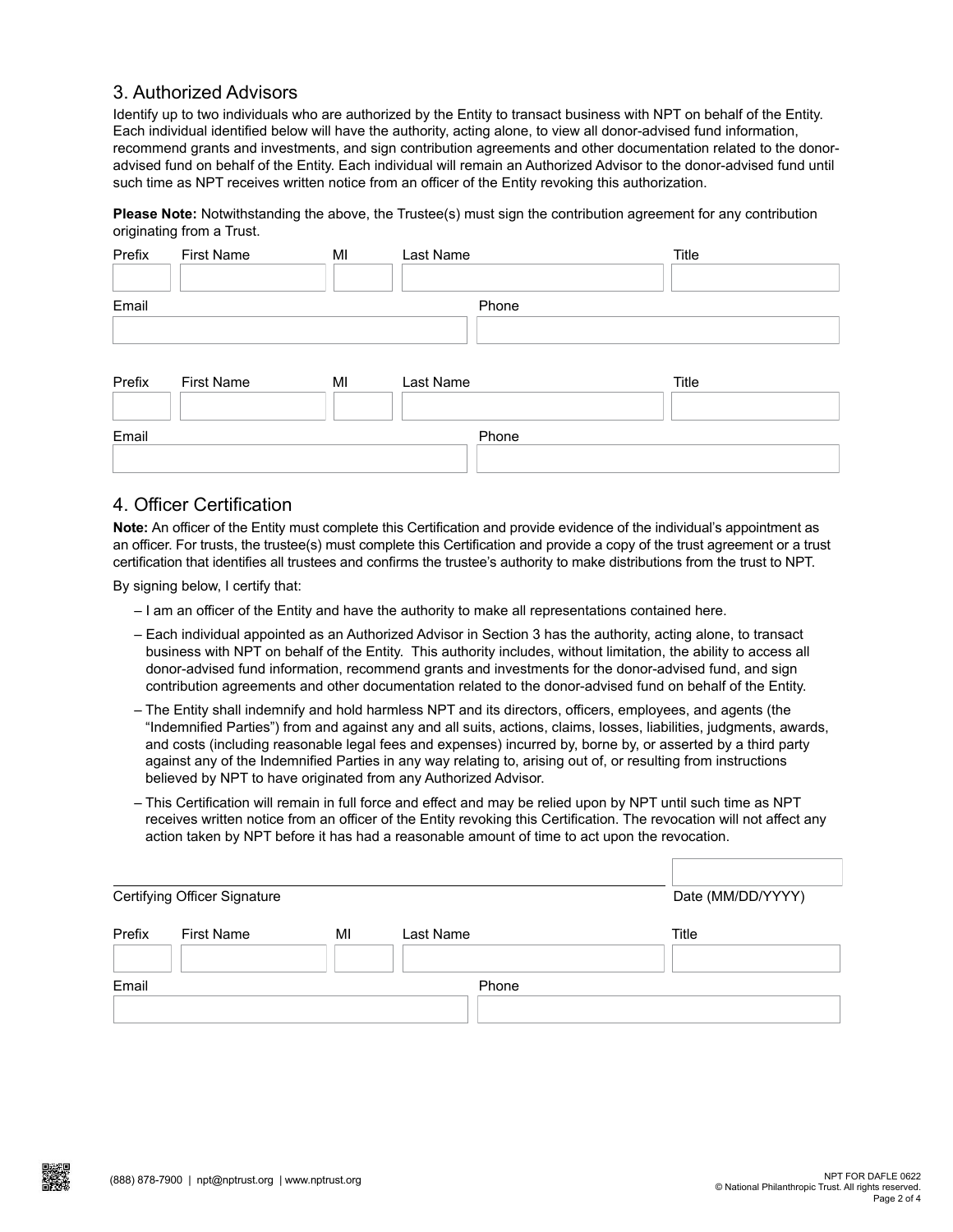## 5. Select an Investment Allocation

#### **Note: Assets will be allocated to a default option if a selection is not made.**

Before recommending an investment allocation, please review the *[Investment Descriptions and Performance](https://www.nptrust.org/wp-content/uploads/2019/10/Investment-Descriptions-and-Performance-NPT.pdf)* document. This step is not required to establish your new DAF and may be completed at a later date. If no investment allocation is selected at the time a new account is funded, contributed assets will be allocated to the Select Government Preferred Fund (SGPXX).

#### **Model Portfolios**

If Model Portfolios are chosen, the total allocation on this form must equal 100%. Each selection must reflect a minimum allocation of 25%.

**Impact Portfolios**: Using industry-leading mutual funds, exchange-traded funds (ETFs), separately managed accounts (SMAs) and/or alternative investment funds.

| % Equity and Inclusion – Seeks to narrow inequalities in society by creating economic<br>opportunity that advances equity and inclusion                       |
|---------------------------------------------------------------------------------------------------------------------------------------------------------------|
| % Environmental Stewardship - Manages climate change risks and protects and conserves<br>natural resources. Moderate risk profile                             |
| % Gender Lens - Supports the advancement of women in the workplace and beyond.<br>Moderate risk profile                                                       |
| % Broad Social Impact – Advances solutions to global challenges, including conservation,<br>financial inclusion and access to healthcare. Growth risk profile |

**Actively Managed Portfolios:** Using industry-leading mutual funds.

| % Conservative Portfolio |
|--------------------------|
| % Moderate Portfolio     |
| % Growth Portfolio       |

**Index Fund Portfolios:** Using low-cost ETFs.

| % Conservative Index Portfolio |  |
|--------------------------------|--|
| % Moderate Index Portfolio     |  |
| % Growth Index Portfolio       |  |

#### **Money Market Portfolios**

| % Select Government Preferred Fund (SGPXX) |
|--------------------------------------------|
| % Select Treasury Preferred Fund (STPXX)   |

# **100% TOTAL**

### **Segregated Account – Financial Advisor Managed**

Donors with accounts over \$500,000 may suggest that a financial advisor recommend investments other than those NPT offers. To establish an NPT Segregated Account, have your financial advisor contact NPT at (888) 878-7900 or npt@nptrust.org for the appropriate paperwork. NPT also offers access to certain private impact investment opportunities for Segregated Accounts. If you are interested in learning more about our Customized Impact Investment offering, please visit [nptrust.org/customized-impact-investing](http://nptrust.org/customized-impact-investing).

**Please Note:** NPT's Investment Policy Guidelines apply to all segregated accounts. Segregated accounts with a balance below \$500,000 will be deemed to have a balance of \$500,000 for purposes of the charitable administrative fee calculation. In addition, NPT reserves the right to move segregated accounts that have a balance below \$500,000 into NPT's pooled investment options.